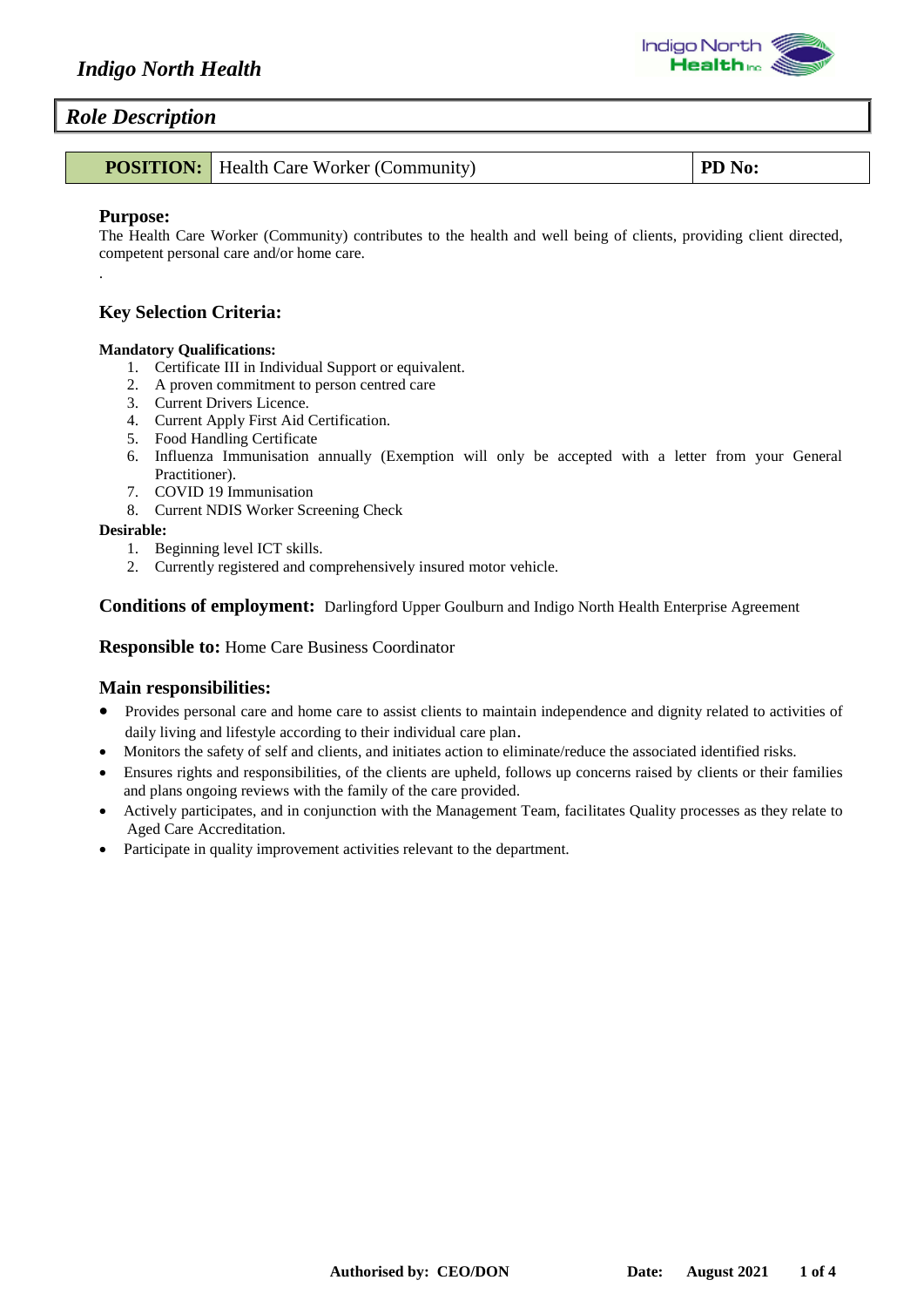

#### **POSITION:** Health Care Worker (Community) **PD No:**

#### **Reporting requirements:**

- Completion of Audits as directed.
- Completion of Progress Notes, Charting and associated documentation.
- Completion of Maintenance / Hazard Identification immediately upon the discovery of an unsafe environment or unsafe equipment.
- Completion of Incident Reporting immediately following an incident and provide appropriate follow up.
- Completion of procedure/work practice review, as requested.
- Completion of daily reporting, via the Home Care Package software and in accordance with organisational requirements.

**Performance appraisal:** at 6 months, then annually and as requested by the line manager

# **Key Results Areas (KRAs) and performance criteria**

# **1. CONDUCT**

- 1.1 Demonstrates a high standard of personal appearance and conduct, that is: clean, neat, tidy, punctual, and respectful language and manner toward customers, visitors and to other care staff.
- 1.2 Demonstrates a flexible, and enthusiastic attitude toward undertaking a variety of tasks with a team approach
- 1.3 Information related to a client or staff member is at NO TIME discussed with anyone other than the relevant staff member providing service.
- 1.4 Ensures privacy and dignity to clients in all aspects of care and service.
- 1.5 Adhere to the INH Code of Conduct and standards of professional practice.

# **2. HEALTH & SAFETY**

- 2.1 Reports immediately, any equipment or situation which has the potential to cause harm.
- 2.2 Completes an Incident Form, via VHIMS Central, for an event or situation that; resulted, or could have resulted, in harm to a consumer, staff member or visitor; or a complaint, loss or damage.
- 2.3 Participates in problem solving processes to resolve health and safety issues.
- 2.4 Implements SIRS and Restrictive Practice procedures.
- 2.5 Demonstrates a thorough understanding of all types of elder abuse, the appropriate action to take and the reporting requirements according to the role.
- 2.6 Staff may be required to utilise their own, personal, motor vehicle. Staff will need to ensure their vehicle is registered and has comprehensive motor vehicle insurance. Staff will be reimbursed for the use of the vehicle in accordance with the relevant enterprise bargaining agreement.

# **3. QUALITY IMPROVEMENT**

- 3.1 Provides safe, quality care/service as a priority in your everyday work.
- 3.2 Provides competent care/service in accordance with the organisation's documented policies and procedures, and legislative requirements relevant to the role.
- 3.3 Encourages and supports consumers to provide feedback and to make complaints, including completing an Improvement Form on their behalf according to their wishes.
- 3.4 Actively participates in team meetings and quality improvement activities to improve the quality and safety of the care and services provided.

#### **4. KNOWLEDGE & SKILLS**

- 4.1 Maintains own knowledge and skills for safe care/services by completing annual mandatory training and competency assessments related to the role; participating in and provides ongoing education sessions, and; reading communication boards, newsletters and memos.
- 4.2 Annual training objectives are completed following performance appraisal to ensure you have the right skills and knowledge to perform your role.
- 4.3 Participates in relevant professional and network groups (recommendation only).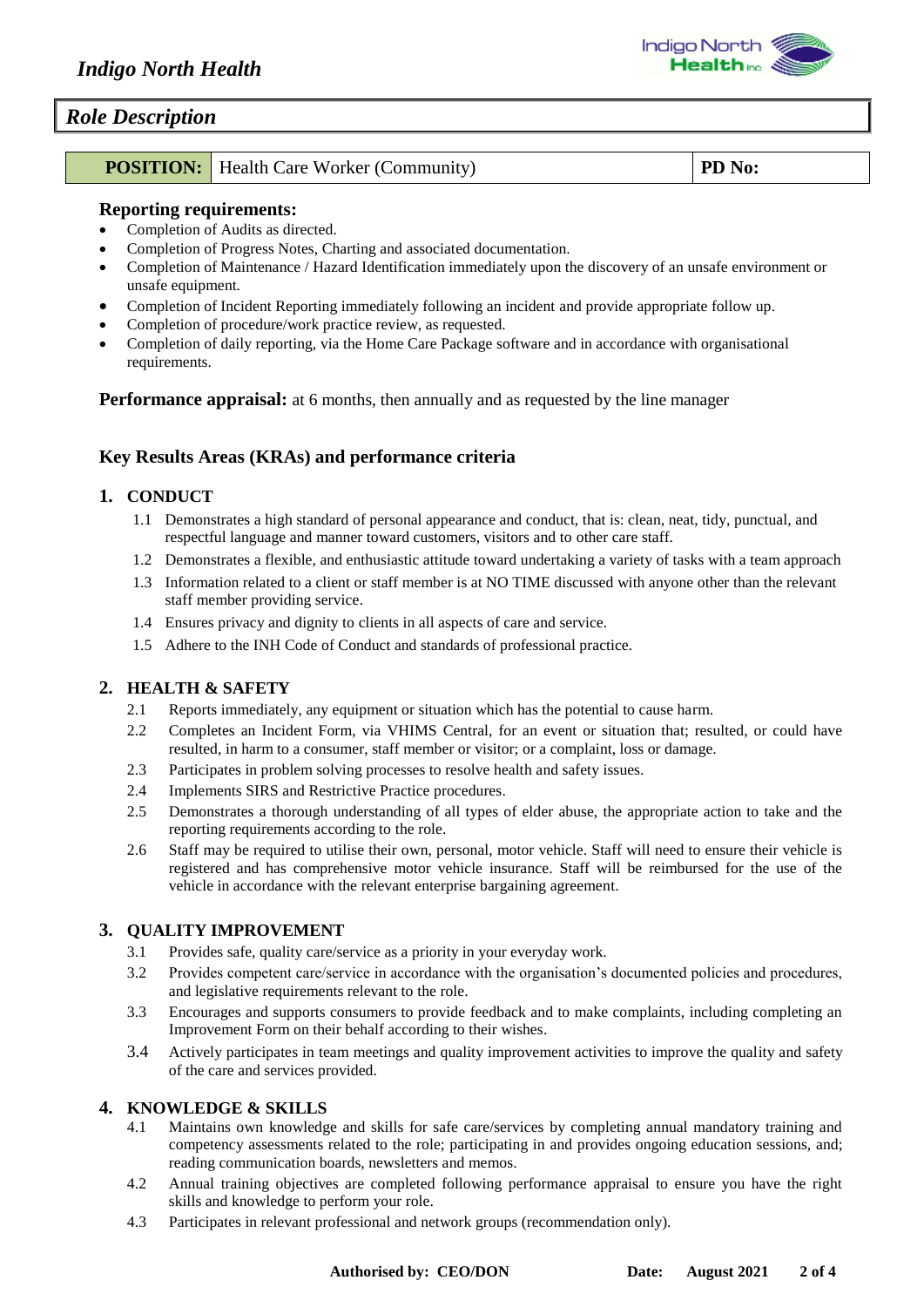

**POSITION:** Health Care Worker (Community) **PD No:** 

#### **5. SAFE & EFFECTIVE CONSUMER-CENTRED CARE**

5.1 Promotes positive personal care and home care experience via a model of wellness and reablement.

# **6. RISK MANAGEMENT**

6.1 Utilises systems and processes that are in place for relevant regulatory compliance including but not limited to; Health and Safety legislation, National Infection Prevention and Control Guidelines, compliance to the Quality of Care Principles –the Accountability Principles for compulsory reporting of elder abuse and unexplained absences, Privacy legislation and legal documentation requirements.

# **7. INFECTION PREVENTION & CONTROL (IPC)**

- 7.1 Follows the organisations Infection Prevention and Control, policies, procedures and Work Practices.
- 7.2 Follows the direction of management and the Infection Prevention Control Lead.
- 7.3 Participates in the annual immunisation program, on an annual basis.
- 7.4 Reports any infection control issues in accordance with organisational procedures.
- 7.5 The annual Staff Development Program includes mandatory training and competencies for hand hygiene, standards and transmission-based precautions including; outbreak management. The Home Care Coordinator must complete these competencies on an annual basis.
- 7.6 Maintains knowledge of the Outbreak Management procedures.

# **8. QUALITY PROGRAM**

- 8.1 Participates in the organisational quality program.
- 8.2 Initiates and implements Policy, Procedure and Work Practice review.

# **9. NATIONAL DISABILITY INSURANCE SCHEME (NDIS)**<br>9.1 Working knowledge of, and compliance with, National Disabili

- 9.1 Working knowledge of, and compliance with, National Disability Insurance Scheme Act 2013 and NDIS Code of Conduct
- 9.2 Promote a supportive and positive working environment for NDIS participants